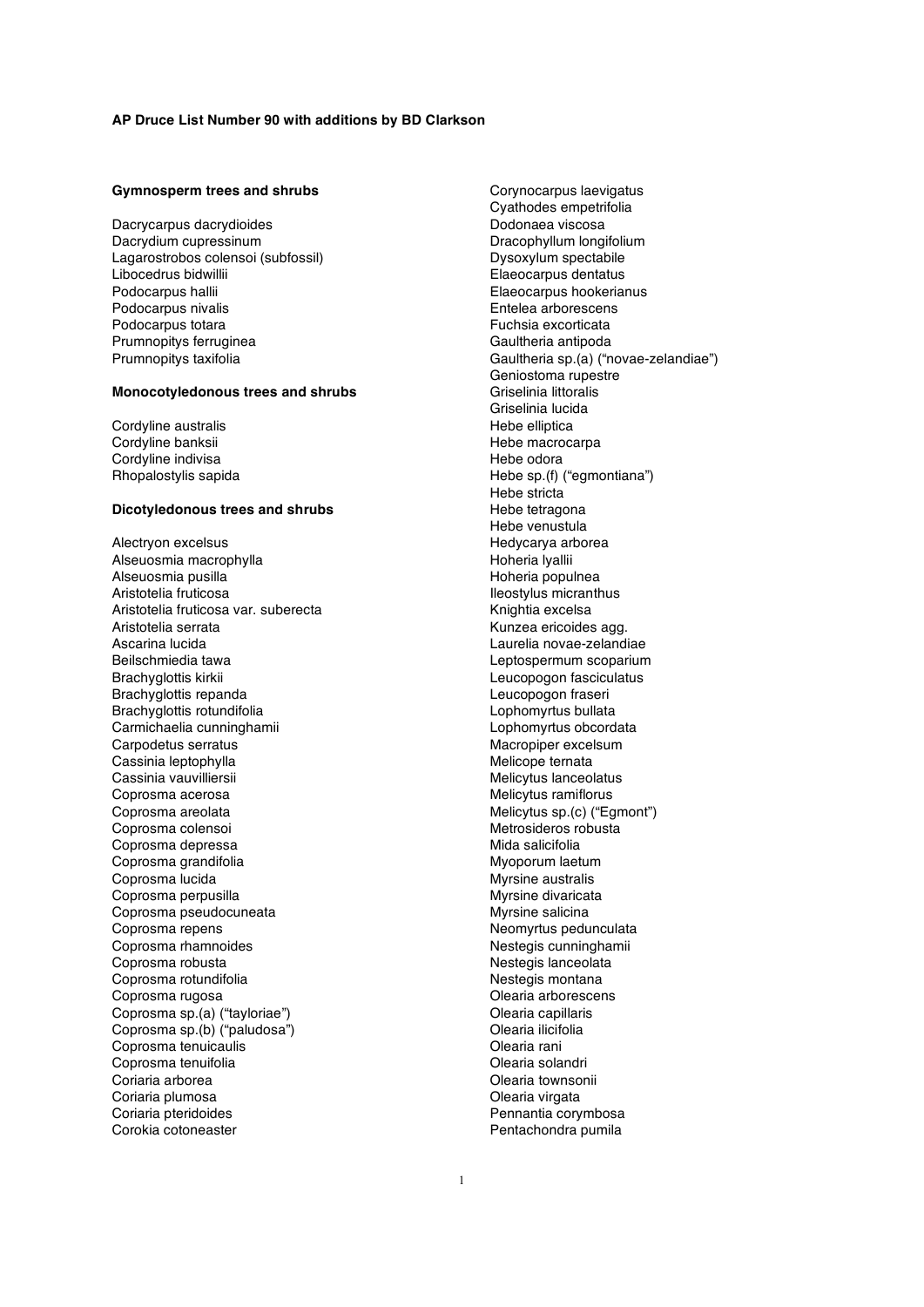Pimelea arenaria Pimelea cf.urvilleana Pimelea prostrata Pittosporum cornifolium Pittosporum eugenioides Pittosporum kirkii Pittosporum tenuifolium Plagianthus divaricatus Pseudopanax anomalus Pseudopanax arboreus Pseudopanax colensoi Pseudopanax crassifolius Pseudopanax edgerleyi Pseudopanax simplex Pseudowintera axillaris Pseudowintera colorata Rhabdothamnus solandri Schefflera digitata Solanum aviculare Solanum laciniatum Sophora microphylla Streblus heterophyllus Syzygium maire Urtica ferox Vitex lucens Weinmannia racemosa

## **Monocotyledonous lianes**

Freycinetia baueriana Ripogonum scandens

## **Dicotyledonous lianes**

Calystegia sepium Calystegia soldanella Calystegia tuguriorum Clematis foetida Clematis forsteri Clematis paniculata Metrosideros colensoi Metrosideros diffusa Metrosideros fulgens Metrosideros perforata Muehlenbeckia australis Muehlenbeckia axillaris Muehlenbeckia complexa Parsonsia capsularis Parsonsia heterophylla Passiflora tetrandra Rubus australis Rubus cissoides Rubus schmidelioides Tetragonia tetragonioides Tetragonia trigyna

**Psilopsids, Lycopods and Quillworts**

Lycopodium australianum Lycopodium fastigiatum Lycopodium laterale Lycopodium scariosum Lycopodium varium Lycopodium volubile Tmesipteris elongata Tmesipteris lanceolata Tmesipteris tannensis

### **Ferns**

Adiantum aethiopicum Adiantum cunninghamii Anarthropteris lanceolata Arthropteris tenella Asplenium bulbiferum Asplenium flaccidum Asplenium gracillimum Asplenium hookerianum Asplenium lyallii Asplenium oblongifolium Asplenium polyodon Asplenium sp.(a) ("trichomanes hexaploid") Asplenium terrestre Azolla filiculoides Blechnum banksii Blechnum chambersii Blechnum colensoi Blechnum discolor Blechnum filiforme Blechnum fluviatile agg. Blechnum membranaceum Blechnum minus Blechnum nigrum Blechnum penna-marina Blechnum procerum Blechnum sp.(a) ("black-spot lowland") Blechnum sp.(b) ("mountain") Blechnum sp.(d) ("Green Bay cliff") Blechnum vulcanicum Botrychium australe Botrychium biforme Ctenopteris heterophylla Cyathea colensoi Cyathea cunninghamii Cyathea dealbata Cyathea medullaris Cyathea smithii Deparia petersenii Dicksonia fibrosa Dicksonia squarrosa Diplazium australe Doodia media Gleichenia dicarpa Grammitis billardierei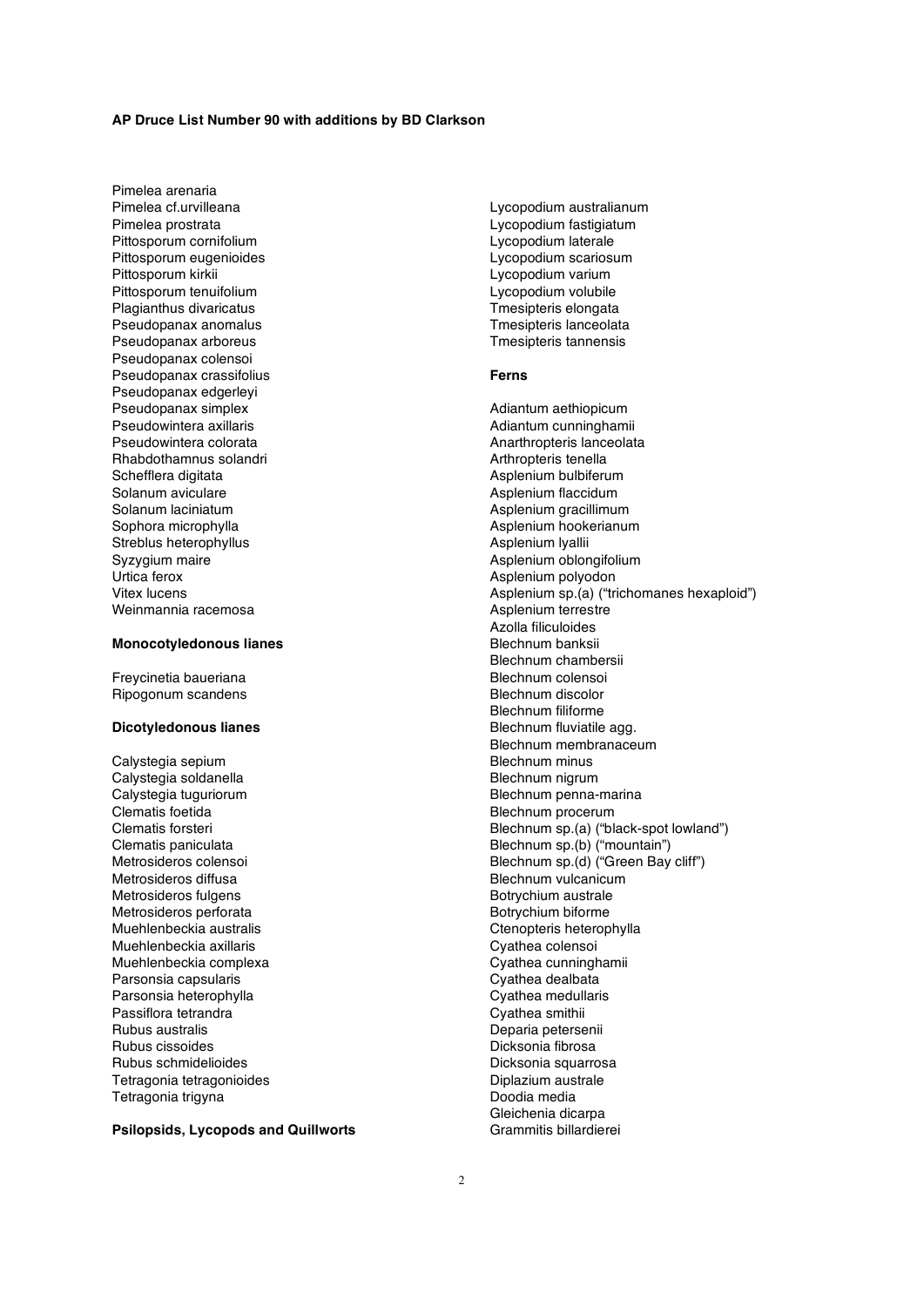Grammitis ciliata Grammitis magellanica Grammitis patagonica Grammitis poeppigiana Grammitis pseudociliata Histiopteris incisa Hymenophyllum armstrongii Hymenophyllum atrovirens Hymenophyllum bivalve Hymenophyllum demissum Hymenophyllum dilatatum Hymenophyllum ferrugineum Hymenophyllum flabellatum Hymenophyllum flexuosum Hymenophyllum lyallii Hymenophyllum malingii Hymenophyllum multifidum Hymenophyllum peltatum Hymenophyllum pulcherrimum Hymenophyllum rarum Hymenophyllum revolutum Hymenophyllum rufescens Hymenophyllum sanguinolentum agg. Hymenophyllum scabrum Hymenophyllum villosum Hypolepis ambigua Hypolepis distans Hypolepis lactea Hypolepis millefolium Hypolepis rufobarbata Lastreopsis glabella Lastreopsis hispida Lastreopsis microsora Lastreopsis velutina Leptolepia novae-zelandiae Leptopteris hymenophylloides Leptopteris superba Lindsaea trichomanoides Lindsaea viridis Marattia salicina Ophioglossum coriaceum agg. Paesia scaberula Pellaea rotundifolia Phymatosorus novae-zelandiae Phymatosorus pustulatus Phymatosorus scandens Pneumatopteris pennigera Polystichum cystostegia Polystichum richardii Polystichum silvaticum Polystichum vestitum Pteris macilenta Pteris pendula Pteris tremula Pyrrosia eleagnifolia Rumohra adiantiformis Sticherus cunninghamii

Trichomanes colensoi Trichomanes elongatum Trichomanes endlicherianum Trichomanes reniforme Trichomanes strictum Trichomanes venosum

#### **Orchids**

Acianthus sinclairii Adenochilus gracilis Aporostylis bifolia Bulbophyllum pygmaeum Caladenia carnea Caladenia lyallii Chiloglottis cornuta Corybas acuminatus Corybas cheesemanii Corybas macranthus Corybas oblongus Corybas rivularis Corybas trilobus Dendrobium cunninghamii Drymoanthus adversus Earina aestivalis Earina autumnalis Earina mucronata Gastrodia cunninghamii Gastrodia sesamoides Genoplesium nudum Microtis oligantha Microtis unifolia Orthoceras novae-zeelandiae Prasophyllum colensoi Prasophyllum sp.(a) ("aff.patens") Pterostylis banksii Pterostylis cardiostigma Pterostylis graminea Pterostylis humilis Pterostylis irsoniana Pterostylis montana Pterostylis patens Pterostylis venosa Spiranthes novae-zealandiae Thelymitra cyanea Thelymitra decora Thelymitra formosa Thelymitra hatchii Thelymitra longifolia Thelymitra pauciflora

## **Grasses**

Agrostis dyeri Agrostis muscosa Agrostis personata Amphibromus fluitans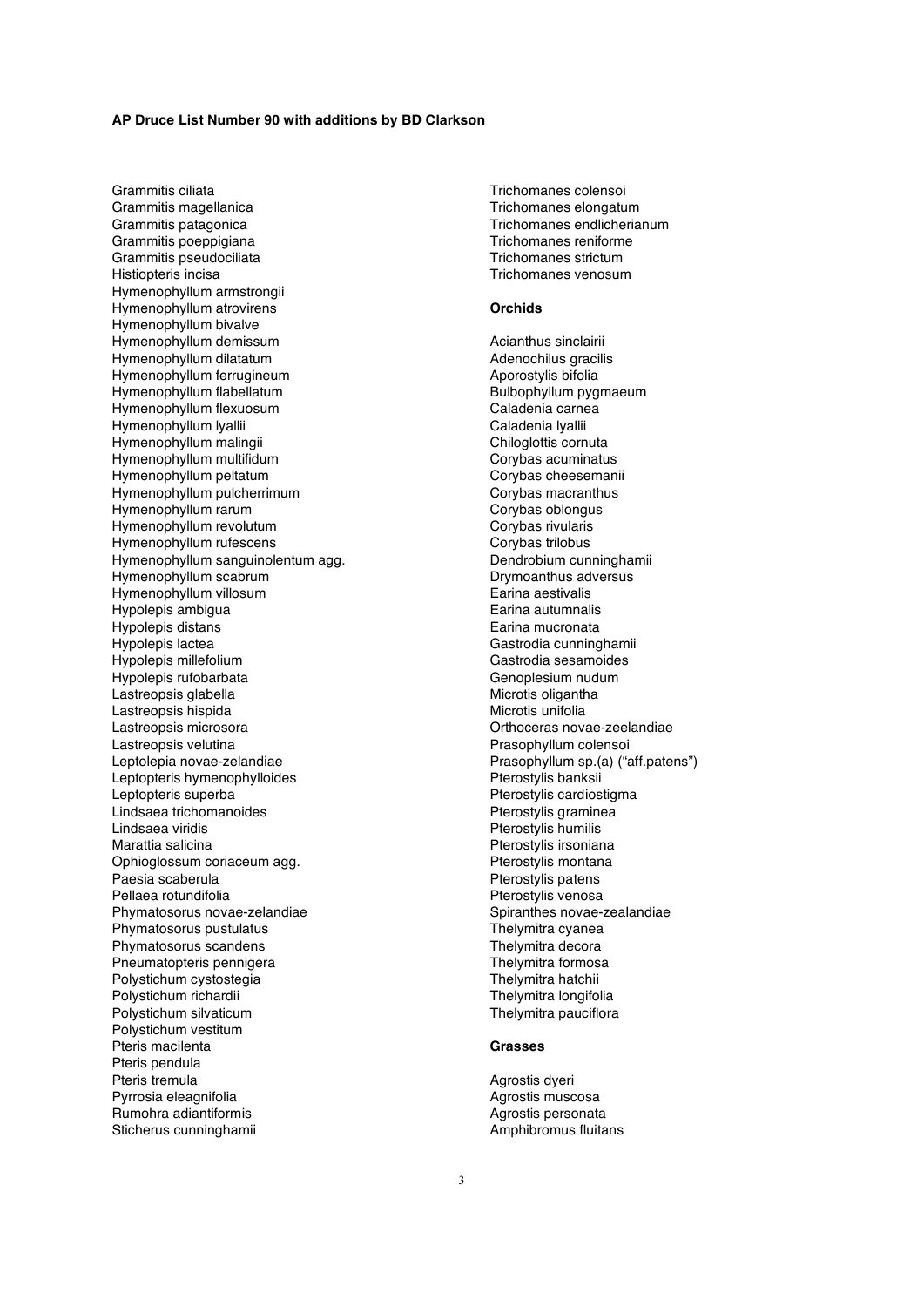Austrofestuca littoralis Chionochloa rubra Cortaderia fulvida Cortaderia toetoe Deschampsia tenella Deyeuxia aucklandica Deyeuxia avenoides Deyeuxia billardierei Deyeuxia sp.(e) ("Volcanic Plateau quadriseta") Elymus multiflorus Elymus narduroides Elymus sp.(a) ("glaucous") Festuca novae-zelandiae Hierochloe cuprea Hierochloe novae-zelandiae Hierochloe redolens Isachne globosa Lachnagrostis filiformis Lachnagrostis sp.(a) ("semiglabra") Lachnagrostis sp.(f) ("littoralis") Lachnagrostis striata Microlaena avenacea Microlaena colensoi Microlaena stipoides Oplismenus imbecillus Poa anceps Poa breviglumis Poa cita Poa colensoi Poa maia Poa pusilla Poa sp.(c) ("novae-zelandiae scree") Puccinellia stricta Rytidosperma clavatum Rytidosperma gracile Rytidosperma pulchrum Rytidosperma setifolium Rytidosperma unarede Rytidosperma viride Spinifex sericeus Trisetum antarcticum Trisetum sp.(a) ("slender") Trisetum sp.(d) ("N.I. mountain") Zoysia minima

## **Sedges**

Baumea rubiginosa Baumea tenax Baumea teretifolia Bolboschoenus medianus Carex breviculmis Carex comans Carex coriacea Carex dipsacea Carex dissita Carex echinata

Carex flagellifera Carex forsteri Carex geminata Carex hectorii Carex lessoniana Carex maorica Carex pumila Carex pyrenaica Carex raoulii Carex secta Carex solandri Carex sp.(g) ("geminata large") Carex spinirostris Carex subdola Carex testacea Carex virgata Cyperus ustulatus Desmoschoenus spiralis Eleocharis acuta Eleocharis gracilis Eleocharis pusilla Eleocharis sphacelata Gahnia pauciflora Gahnia procera Gahnia setifolia Gahnia xanthocarpa Isolepis aucklandica Isolepis caligenis Isolepis cernua Isolepis distigmatosa Isolepis habra Isolepis inundata Isolepis nodosa Isolepis pottsii Isolepis prolifer Isolepis reticularis Lepidosperma australe Machaerina sinclairii Oreobolus pectinatus Schoenoplectus validus Schoenus carsei Schoenus concinnus Schoenus maschalinus Schoenus pauciflorus Tetraria capillaris Uncinia banksii Uncinia clavata Uncinia distans Uncinia divaricata Uncinia drucei Uncinia egmontiana Uncinia ferruginea Uncinia filiformis Uncinia gracilenta Uncinia involuta Uncinia silvestris Uncinia sp.(b) ("pseudoaffinis")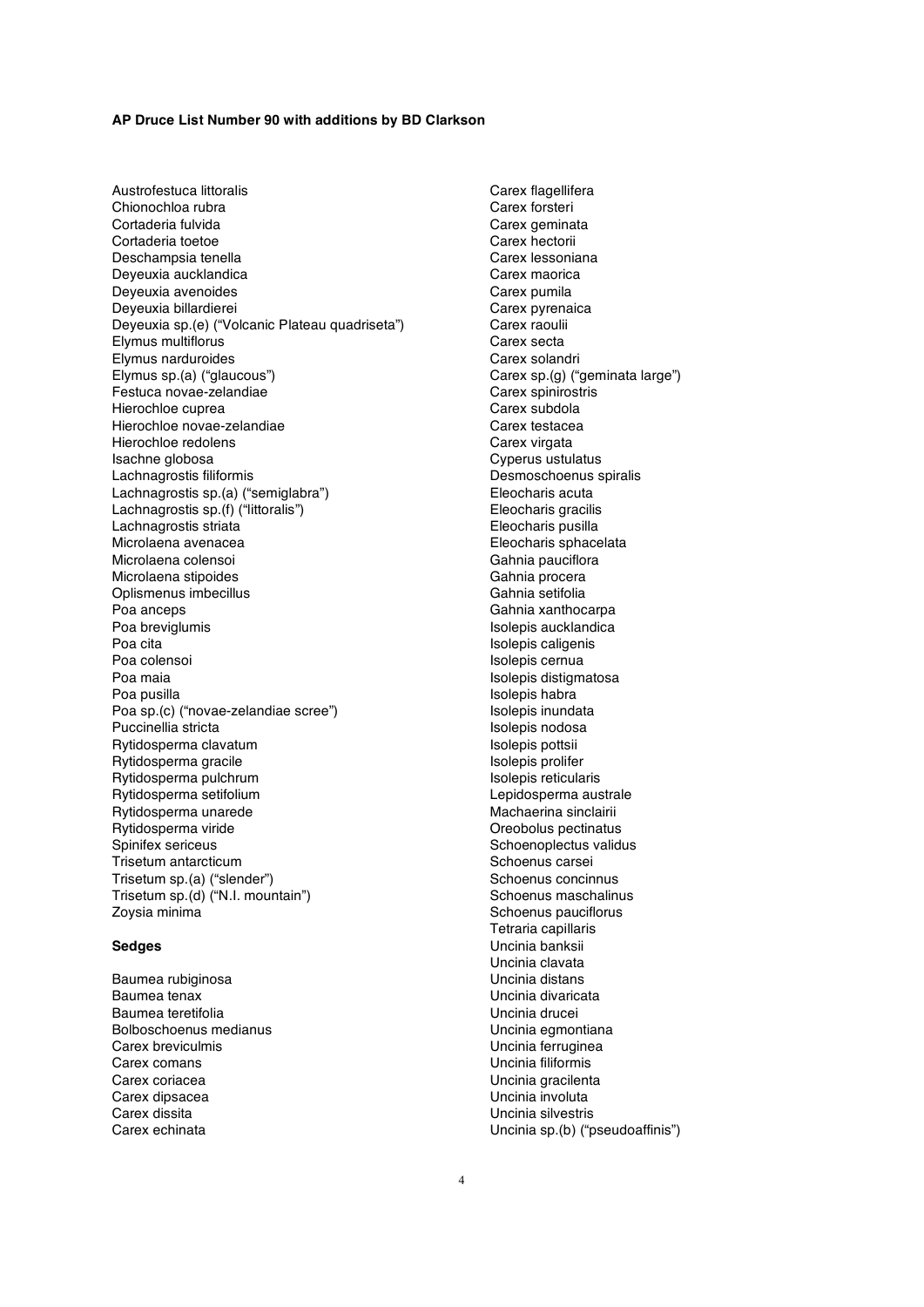Uncinia uncinata Uncinia viridis Uncinia zotovii

## **Rushes and allied plants**

Juncus antarcticus Juncus australis Juncus caespiticius Juncus gregiflorus Juncus holoschoenus Juncus maritimus Juncus novae-zelandiae Juncus pallidus Juncus pauciflorus Juncus planifolius Juncus prismatocarpus Juncus pusillus Juncus sarophorus Juncus usitatus Leptocarpus similis Luzula banksiana Luzula colensoi Luzula migrata Luzula picta Luzula sp.(a) ("limosa") Luzula subclavata

## **Other monocotyledonous herbs**

Arthropodium candidum Arthropodium cirratum Astelia fragrans Astelia grandis Astelia solandri Astelia sp.(c) ("nervosa bronze") Bulbinella hookeri Collospermum hastatum Collospermum microspermum Dianella nigra Lemna sp.(a) ("minor NZ") Libertia grandiflora Libertia ixioides Libertia peregrinans Libertia pulchella Luzuriaga parviflora Phormium cookianum Phormium tenax Potamogeton cheesemanii Potamogeton suboblongus Ruppia polycarpa Sparganium subglobosum Triglochin striata Typha orientalis Wolffia australiana

**Dicotyledonous herbs: Composites**

Abrotanella caespitosa Anaphalis keriensis Anaphalis sp.(a) (Helichrysum bellidioides) Anaphalis sp.(b) (keriensis Volcanic Plateau") Anaphalis sp.(c) (Helichrysum bellidioides large") Anaphalis trinervis Celmisia glandulosa Celmisia gracilenta Celmisia sp.(b) ("rhizomatous") Centipeda minima Cotula australis Cotula coronopifolia Craspedia minor Gnaphalium audax Gnaphalium delicatum Gnaphalium gymnocephalum Gnaphalium involucratum Gnaphalium laterale Gnaphalium limosum Gnaphalium paludosum Gnaphalium polylepis Gnaphalium ruahinicum Gnaphalium sp.(d) ("paludosum green") Helichrysum filicaule Lagenifera petiolata Lagenifera pumila Lagenifera strangulata Leptinella dispersa Leptinella squalida Pseudognaphalium sp.(a) ("lowland") Pseudognaphalium sp.(e) ("coast") Raoulia glabra Raoulia tenuicaulis Senecio glaucophyllus Senecio lautus Senecio minimus Senecio rufiglandulosus Senecio wairauensis Sonchus kirkii

### **Other dicotyledonous herbs**

Acaena anserinifolia Acaena profundeincisa Aciphylla sp.(b) ("Volcanic Plateau") Anisotome aromatica Apium prostratum Callitriche muelleri Callitriche petriei Cardamine sp.(b) ("Long Style") Cardamine sp.(c) ("Narrow Petal") Cardamine sp.(d) Glossy Leaf Cardamine sp.(k) ("Egmont") Cardamine sp.(l) ("water") Centella uniflora Colobanthus affinis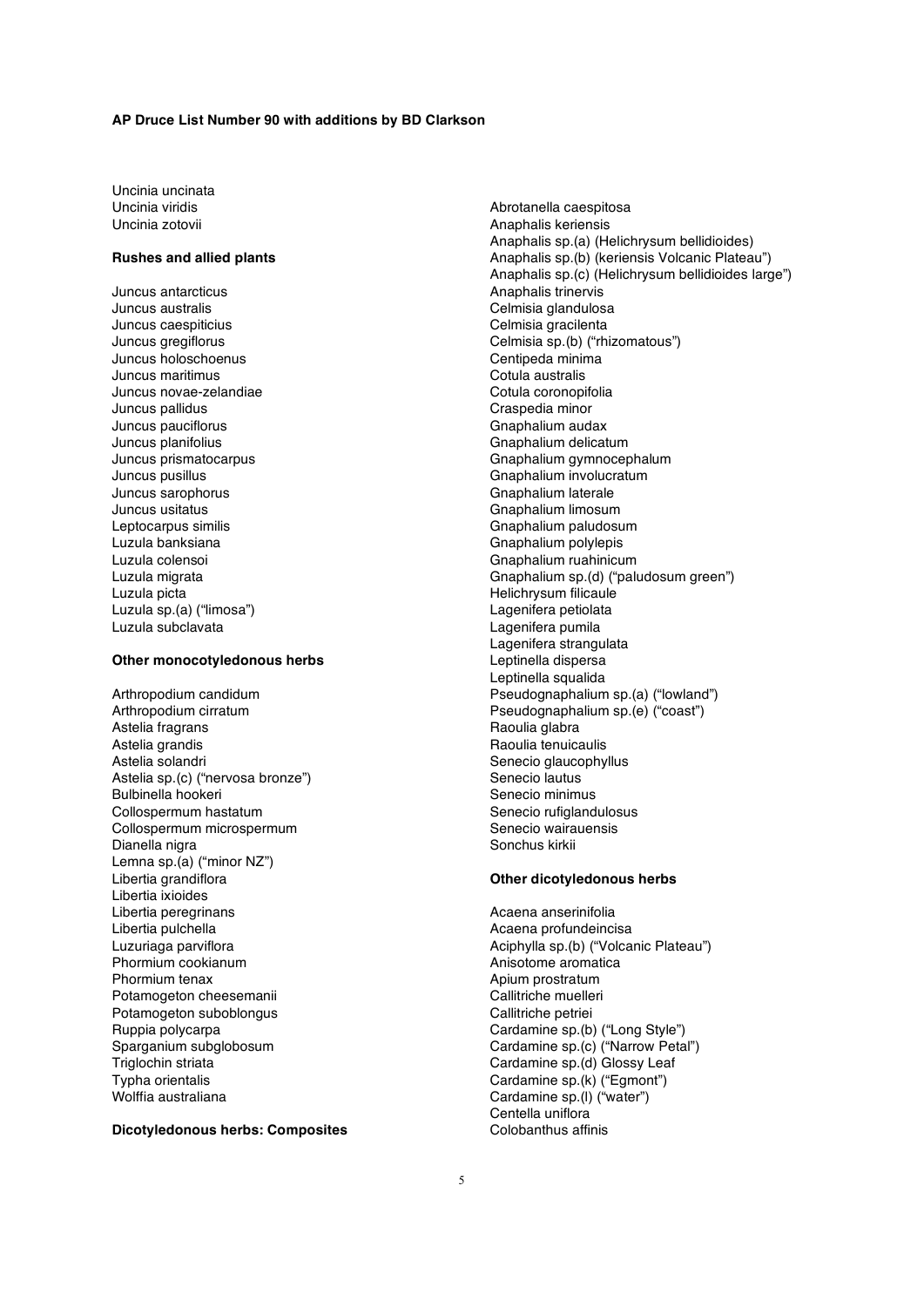Colobanthus muelleri Colobanthus sp.(a) ("aff.buchananii") Crassula manaia Crassula mataikona Crassula peduncularis Crassula sieberiana Dactylanthus taylorii Dichondra brevifolia Dichondra repens agg. Dichondra sp.(b) ("slender") Disphyma australe Drosera binata Drosera peltata Einadia allanii Einadia triandra Elatine gratioloides Epilobium alsinoides Epilobium billardiereanum Epilobium brunnescens Epilobium chionanthum Epilobium chlorifolium Epilobium cockayneanum Epilobium glabellum Epilobium insulare Epilobium komarovianum Epilobium linnaeoides Epilobium nerteroides Epilobium nummulariifolium Epilobium pallidiflorum Epilobium pedunculare Epilobium pernitens Epilobium pubens Epilobium rotundifolium Epilobium sp.(a) ("minutiflorum") Euphorbia glauca Euphrasia cuneata Forstera bidwillii Forstera tenella Galium perpusillum Galium propinquum Galium trilobum Gentiana grisebachii Geranium sp.(c) ("microphyllum mainland") Geum leiospermum Geum sp.(a) ("parviflorum 8") Glossostigma elatinoides Gonocarpus aggregatus Gonocarpus micranthus Gratiola nana Gratiola sexdentata Gunnera dentata Gunnera monoica Gunnera prorepens Haloragis erecta Hydrocotyle dissecta Hydrocotyle elongata Hydrocotyle heteromeria

Hydrocotyle hydrophila Hydrocotyle microphylla Hydrocotyle moschata Hydrocotyle novae-zeelandiae Hydrocotyle pterocarpa Hydrocotyle sulcata Hypericum japonicum agg. Jovellana repens Kelleria dieffenbachii Lepidium oleraceum Lilaeopsis novae-zelandiae Lilaeopsis ruthiana Limosella lineata Limosella sp.(a) ("Opunake") Linum monogynum Lobelia anceps Mazus radicans Mentha cunninghamii Montia fontana Myosotis forsteri Myosotis pygmaea Myosotis sp.(j) ("minutiflora S. and T.") Myriophyllum pedunculatum Myriophyllum propinquum Myriophyllum robustum Myriophyllum triphyllum Myriophyllum votschii Neopaxia sp.(a) ("water") Neopaxia sp.(b) ("calycina") Nertera balfouriana Nertera ciliata Nertera depressa Nertera scapanioides Nertera setulosa Nertera sp.(a) ("forest") ("aff.dichondrifolia") Oreomyrrhis colensoi Oreomyrrhis sp.(b) ("minutiflora") Ourisia lactea Ourisia macrophylla Oxalis exilis Oxalis magellanica Oxalis rubens Parahebe diffusa Parietaria debilis Peperomia urvilleana Plantago lanigera Plantago masoniae Plantago raoulii Plantago triandra Plantago uniflora Polygonum salicifolium agg. Pratia angulata agg. Pratia perpusilla Ranunculus acaulis Ranunculus amphitrichus Ranunculus limosella Ranunculus macropus